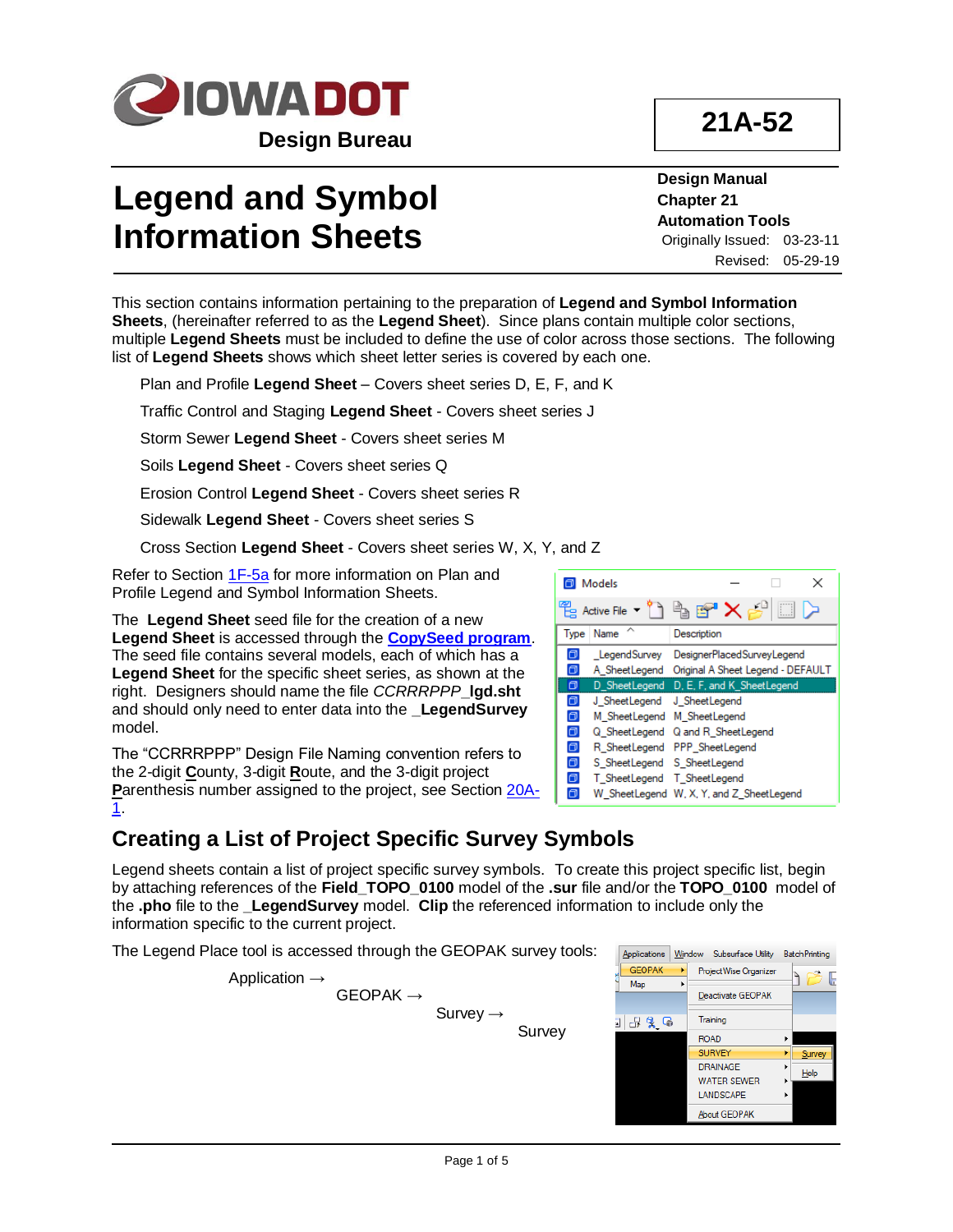Under the D&C manager icon is the Place Legend tool as shown below to the right. The Place Legend tool box will appear, see below right for details.

| <sup>D</sup> 该够盘黑腹貌菌<br>1 Design & Computation Manager<br>2 Plan View Labeling<br><b>Label Parameters</b><br>3 Rotate Point Symbol<br>$2\heartsuit$ Place Labels<br>₩<br>4 Place SMD Feature | Place Legend                                                                                                                          |
|----------------------------------------------------------------------------------------------------------------------------------------------------------------------------------------------|---------------------------------------------------------------------------------------------------------------------------------------|
| 5 Place Legend<br>6 Place Grid<br>7 Place Romler                                                                                                                                             | <b>Selection Set</b><br>Select From<br><b>Both Feat/Desc</b><br>Label:<br>$\overline{\phantom{a}}$<br>25.000<br>Line Spacing<br>Place |

1. Select From: This drop down menu determines where the tool is analyzing to generate the list of symbology. **View** analyzes everything currently visible on screen. **Design File** analyzes entire active file. **Selection Set** analyzes the elements that are apart of your current selection set, this is the setting that will be used. **Fence** analyzes all elements within a placed fence. **SMD File** will place all of the elements that are compared when analyzing by the other functions.



- 2. Place Labels: If this check box is unchecked only the symbols will be placed; otherwise, the checked setting will be used.
- 3. Label: This drop down determines what will be generated. If **Feature Name** is chosen, only the symbology is generated. If **Description** is chosen, only the text description is generated. If **Both Feat/Desc** is chosen, the full legend entry will be generated.
	- Feature Name Description **Both Feat/Desc**
- 4. Line Spacing: This determines the space between each legend entry. Set this to 25.
- 5. Text Feature Symbology: By double clicking in the text box the Set Feature pop-up will appear. The appropriate settings are shown to the right.



Select the entire referenced PHO and/or SUR file. All the elements selected to be analyzed should now be highlighted.

| <b>Charles Company</b>               | <b>Reservation of Property Party</b>                                                                                                                                                                                                                                                                                                                                                                                                                                               | - 6<br>7 |
|--------------------------------------|------------------------------------------------------------------------------------------------------------------------------------------------------------------------------------------------------------------------------------------------------------------------------------------------------------------------------------------------------------------------------------------------------------------------------------------------------------------------------------|----------|
|                                      |                                                                                                                                                                                                                                                                                                                                                                                                                                                                                    | $\sim$   |
|                                      |                                                                                                                                                                                                                                                                                                                                                                                                                                                                                    |          |
| Place Legend                         | $-122$<br>$\times$<br>$\sim$                                                                                                                                                                                                                                                                                                                                                                                                                                                       |          |
| Libel Pagarders<br><b>Z Resident</b> | Salest Lion Salestian Sat<br>$\cdot$<br><b>Bit-Free/Conc. 1</b><br><b>Label :</b><br>Une Spacing 41,000                                                                                                                                                                                                                                                                                                                                                                            |          |
|                                      | $\frac{1}{2} \left( \frac{1}{2} \right) \left( \frac{1}{2} \right) \left( \frac{1}{2} \right) \left( \frac{1}{2} \right) \left( \frac{1}{2} \right) \left( \frac{1}{2} \right) \left( \frac{1}{2} \right) \left( \frac{1}{2} \right) \left( \frac{1}{2} \right) \left( \frac{1}{2} \right) \left( \frac{1}{2} \right) \left( \frac{1}{2} \right) \left( \frac{1}{2} \right) \left( \frac{1}{2} \right) \left( \frac{1}{2} \right) \left( \frac{1}{2} \right) \left( \frac$<br>Page |          |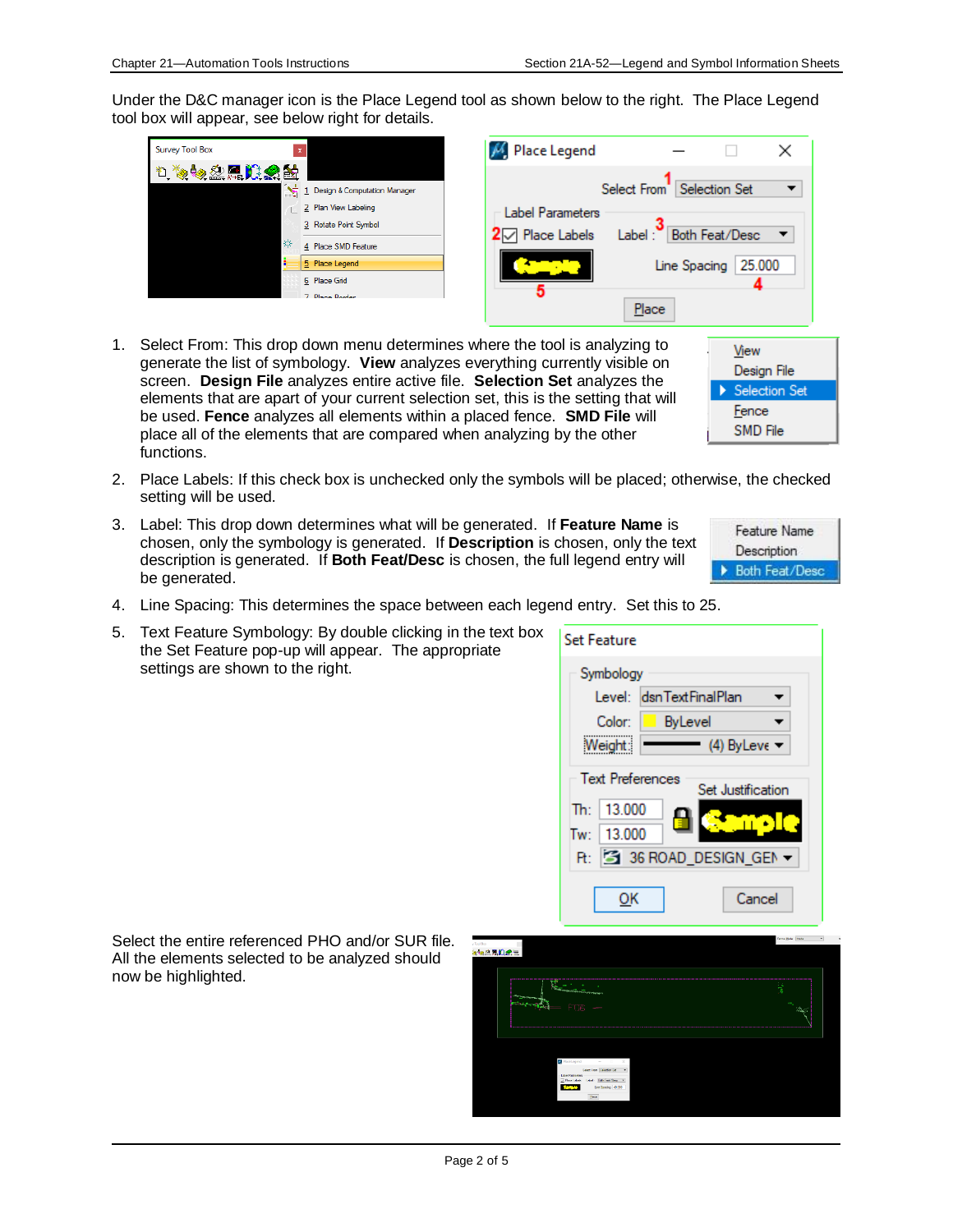Next, press the Place button. The generated legend should appear at your cursor, see below left. Place this into the designated areas to the left of the border, snapping to the top left of the boxes, as shown below right. These two boxes represent the limits that are being referenced into the other legend sheets, each box representing a column on the sheet.



#### **Correcting the Survey Symbol list**

For the purpose of the display on the old **Legend Sheets**, the line styles used in the **\_lgd.sht** file **Survey Symbols** list are scaled up for the 100 scale file. Annotation scaling is now used to control the scale of the line styles. This eliminates multiple models for different scales.

Lines that use patterns or symbols, such as utility lines, drainage flow arrows, tile lines, tree lines, and fence lines will need the style scales adjusted from 100 to .5.

The cell symbols in the legend are copied at the correct scale and do not need adjustment.

Unnecessary items, such as those that have been crossed out in the example at the right, should be removed from the legend. Any other line styles that are unnecessary for this **Survey Symbol** list, such as "Photo Shots" and "ROW symbols", should also be removed.

| <del>www.</del> PRO-Profile—Shot-                               |
|-----------------------------------------------------------------|
| $\equiv$ $\equiv$ $\equiv$ SOP=Size of Pipe of Culvert $\equiv$ |
| — pur — H. – Till File Line                                     |
| <del>1. T11. T11 Bl=T</del> op <del>o Breakline - T</del> 1     |
| - BNK Stream Bank                                               |
| CAV Cave                                                        |
| - D Centerline Draw or Stream (Down)                            |
| <del>(4444</del> DIK Centerline of Dike or Dam                  |
| $\leq$ DU Centerline Draw or Stream (Up)                        |
| EW Edge of Water                                                |
| <del>IGR-Ground Shot</del>                                      |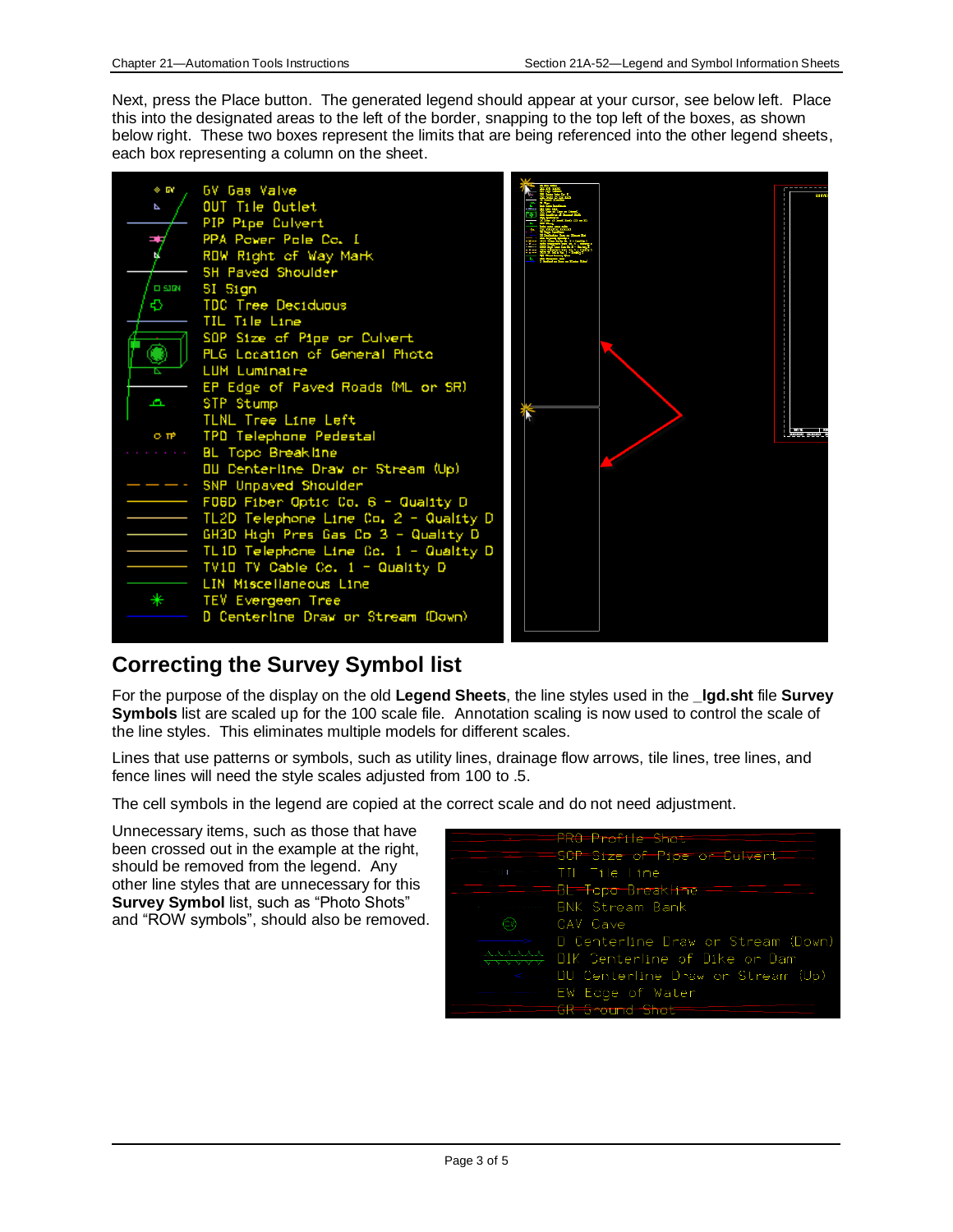To realign the items to maintain the original 25 foot spacing after unnecessary items have been removed, use the **Legend\_Space Text Vertically** Tool from **D & C Manager** as shown at the right. First, create a selection set of all symbols and text and then input '25' into the **Enter Distance Between Rows** field as shown below. *Select* the **OK** button, and the remaining symbology and description will automatically be moved so that they are properly spaced and aligned.

| <b>Vertically Space Text</b>                                          |    |  |
|-----------------------------------------------------------------------|----|--|
| Include in a Selection Set all Text and<br><b>Symbols to process!</b> |    |  |
| Enter Distance Between Rows                                           | 25 |  |
| Cancel                                                                | ок |  |



#### **Project Specific Utility Legend – UtilityLegend Tool**

The symbols in the **Project Specific Utility Legend** list provide Utility Ownership information, unlike the generic information in the **Survey Symbols** list. Utility information should be placed in the **Utility Legend** Box in the **\_LegendSurvey** model. The Utility Ownership information is generated using the UtilityLegend tool located under the PSS dropdown, as shown below. The Utility information will be placed in the center of the Legend Sheet, as shown to the right.

| e Utility | <b>BatchPrinting</b> |  | Help                 |  |
|-----------|----------------------|--|----------------------|--|
|           |                      |  | <b>Bidltems</b>      |  |
|           |                      |  | <b>UtilityLegend</b> |  |

| SURVEY SYMBOLS                                                                                                                                                                                                                                                                                                                                                                                                                                                                                                                                                                                                                                                                                                                                                                                                                                                                                                                                                                                                                                                                                                                                                                                                      | UTTLETY LEGEND                                                                                                                                                                                                                                                                                                                                                                                                                     | FLAN VIEW DOLDR LEGEND OF PLAN AND PROFILE SHEETS.                                                                                                                                                                                                                                                                                                                                                                                                                                                                                                                                                                                                                                                                                                                                                                                                                                                                                                                                                                                                                                                                                                                                                                                                                                                                                                                                                                                                                                                                                                                                                                                                                                                                                                    |                                                                                                 |
|---------------------------------------------------------------------------------------------------------------------------------------------------------------------------------------------------------------------------------------------------------------------------------------------------------------------------------------------------------------------------------------------------------------------------------------------------------------------------------------------------------------------------------------------------------------------------------------------------------------------------------------------------------------------------------------------------------------------------------------------------------------------------------------------------------------------------------------------------------------------------------------------------------------------------------------------------------------------------------------------------------------------------------------------------------------------------------------------------------------------------------------------------------------------------------------------------------------------|------------------------------------------------------------------------------------------------------------------------------------------------------------------------------------------------------------------------------------------------------------------------------------------------------------------------------------------------------------------------------------------------------------------------------------|-------------------------------------------------------------------------------------------------------------------------------------------------------------------------------------------------------------------------------------------------------------------------------------------------------------------------------------------------------------------------------------------------------------------------------------------------------------------------------------------------------------------------------------------------------------------------------------------------------------------------------------------------------------------------------------------------------------------------------------------------------------------------------------------------------------------------------------------------------------------------------------------------------------------------------------------------------------------------------------------------------------------------------------------------------------------------------------------------------------------------------------------------------------------------------------------------------------------------------------------------------------------------------------------------------------------------------------------------------------------------------------------------------------------------------------------------------------------------------------------------------------------------------------------------------------------------------------------------------------------------------------------------------------------------------------------------------------------------------------------------------|-------------------------------------------------------------------------------------------------|
| No. 100 Latinum<br>×.<br>THE FARM RANK<br>PRAFavor Rdd Co. 1<br>٠<br><b>PESSION ROLLFUM</b><br><b>B.M.</b> TOETARI Sportbox<br>second strip deposed this Vari<br>Management GOA Guard Buildings<br>$\sim$<br>194 Year Eastern A<br><b>WARRANTY MOST ENGINEERS</b><br>$-$ 25 km<br>1. BO Entertainment<br>$rac{1}{2}$ City Curan<br><b>CONTRACTOR</b><br>Minish is Associated<br>- www. pitching and bearb here.<br>In four financiana<br>۰<br><b>ARSVE Specification</b><br>٠<br><b>Project Specific</b><br><b>Little A. Box</b><br>$\mathbf{e}_k$<br>and fellow<br>and comparison<br><b>Utility Legend</b><br>services (its factor infinist of Cust)<br><b>CONTRACTOR</b><br><b>CONTRACTOR CAR PART AND</b><br><b>SP Good of Parent Roads All, or SPI</b><br>$- - - -$ 894 Shart Ratk<br>O Carbelon Scan or House House<br>are Dir Latindra Daw a Mountain<br>- 11 - Tak integrant fainting in the 1<br>- PB - FOR UNKNOWN FOR DIRECT<br>Text Contemporary Text etc. Ca. 1<br><b>BS AGES ACTION TWO STATE</b><br><b>BERFIN DAR</b><br>185 No. of British<br><b>PED Forty Day</b><br>×.<br>US 18 to Electrical<br><b>SON Business and Consent</b><br><b>DE ENGIN BIAN</b><br>- FBI - FDFV-teranount Fox Director in | <b>Berlin Renade</b><br>Coraum<br><b>Line National Service</b><br>Dind'y and<br><b>McAmron Issue Garage</b><br>FILEM DATABLENT<br><b>Bit-Analys Engy Corpos</b><br><b>Cut</b><br>land The Columbus and<br>KOSSI LIA (Chicore Nel<br>128<br><b>ReacTex Only</b><br>By at Line Syle<br><b>Denver</b><br><b>DOM</b><br><b>Di-Finar Un</b><br><b>SAL</b><br><b><i>SATINE MILEAGE</i></b><br>On of Bour Ora<br>ALC U<br>and bed summer! | <b>HVM</b><br>George Color No.<br>firem.<br>क्र<br>Entwicke Transporter Fundame and Limited<br><b>Blue</b><br>m<br>Processi Atament, Stattering Tir Neto, and Alexand, Annivirus<br>Pagentia<br>m/s<br><b>Externa un Euro</b><br>C to be a cost that : With<br>Westing<br><b>Design Gave Har</b><br><b>Tariffs</b><br>DO.<br>Highward for Drivings Rates or Festures<br><b>Fac</b><br>m<br><b>Convention Heatmeter Avenue</b><br>Lewinder<br>$\infty$<br>Temporary Peverant, Chading<br><b>Johnson and San Sweets</b><br>Prescope Payment, Sharfree<br>O'Ns Liters<br><b>Sell III</b><br><b>SHA PM</b><br>561 IIII Popeed (randor Station<br>Portrollervill<br>Gray. Dark.<br>0.0 EEE Progress Grade and Pave Shedrig<br><b>Imm Use</b> 918<br><b>Dreams</b> Sheeting<br>Program School Stating<br>hia.<br>$\sim$<br><b>Elen Light</b><br>(750) <b>Home Processe</b> Statesh Landing Stating<br>n <sub>n</sub><br>$0.13 - 1$<br>Proposed Schnach Parts Steeling<br>PROFILE VIEW COLOR LEGEND OF PLAN AND PROFILE SHEETS<br>Leevan<br>Destan Gron Ho.<br><b>MY</b><br>Exteriors Ground Line Profile<br><b>Great</b><br>81.4<br>es.<br>Presence Frefile and Everlation<br><b>Pageros</b><br>m.<br>Colecting the Etime<br><b>O'M'N</b><br><b>Ennounced Street Counties, Latit</b><br><b>Blue, closel</b><br>Program Dion Grape, Nation<br><b>Black</b><br><b>SO</b><br>met #<br>Proceed Gits Green, Right<br>h go<br>Pelerance Parts<br>Process Ret-of-Na-<br>Sunday 1998<br><b>Station</b><br>------------ Ground Line Intercent<br>Borrow<br>materials design that the first<br>$\sigma$<br><b>Fascost General</b><br><br><b>August</b> School<br>Entertaint<br>×<br>Detrim 5 Eventra tree.<br><b>Summer</b><br>Feuerert, Romanal<br>A/C Awere Garciel | RELIGIOR-MAY LECEND<br>Entering and Proceed Pight-of-Vay<br>Essenars and Excelling Right-of-May |
|                                                                                                                                                                                                                                                                                                                                                                                                                                                                                                                                                                                                                                                                                                                                                                                                                                                                                                                                                                                                                                                                                                                                                                                                                     |                                                                                                                                                                                                                                                                                                                                                                                                                                    | PLAN AND PROFILE<br>LEGEND AND SYMBOL                                                                                                                                                                                                                                                                                                                                                                                                                                                                                                                                                                                                                                                                                                                                                                                                                                                                                                                                                                                                                                                                                                                                                                                                                                                                                                                                                                                                                                                                                                                                                                                                                                                                                                                 |                                                                                                 |
|                                                                                                                                                                                                                                                                                                                                                                                                                                                                                                                                                                                                                                                                                                                                                                                                                                                                                                                                                                                                                                                                                                                                                                                                                     |                                                                                                                                                                                                                                                                                                                                                                                                                                    | INFORMATION SHEET                                                                                                                                                                                                                                                                                                                                                                                                                                                                                                                                                                                                                                                                                                                                                                                                                                                                                                                                                                                                                                                                                                                                                                                                                                                                                                                                                                                                                                                                                                                                                                                                                                                                                                                                     |                                                                                                 |

Refer to the [sample](01f-05/PlanAndProfileLegendAndSymbolInforamtionSheetSample.pdf) legend and symbol information sheet for further guidance.

For direction on how to obtain utility contact information from **PSS**, refer to Section [21A-503.](21A-503.pdf)

If the utility contact information obtained from PSS is not a one-to-one match with the utility legend from the **Field\_G\_Sheets** model, then contact the District Utility Coordinator for updated contact information. If the District Utility Coordinator does not provide updated contact information, only the information provided in the **Field\_G\_Sheets** model may be shown in the legend.

**Note:** Designers must input survey symbols and a utility legend that are specific to the current project. This may or may not include the entire surveyed area.

#### **Attaching CPN Data**

The **CPN Model Attach to Sheets** command is accessed from the Geopak D&C manager, as shown to the right. This command will attach the **CPN** model to all specified models in the current sheet file.

Refer to [21A-1](21A-01.pdf) for instructions on using the CPN Model Attach to sheets D&C tool.

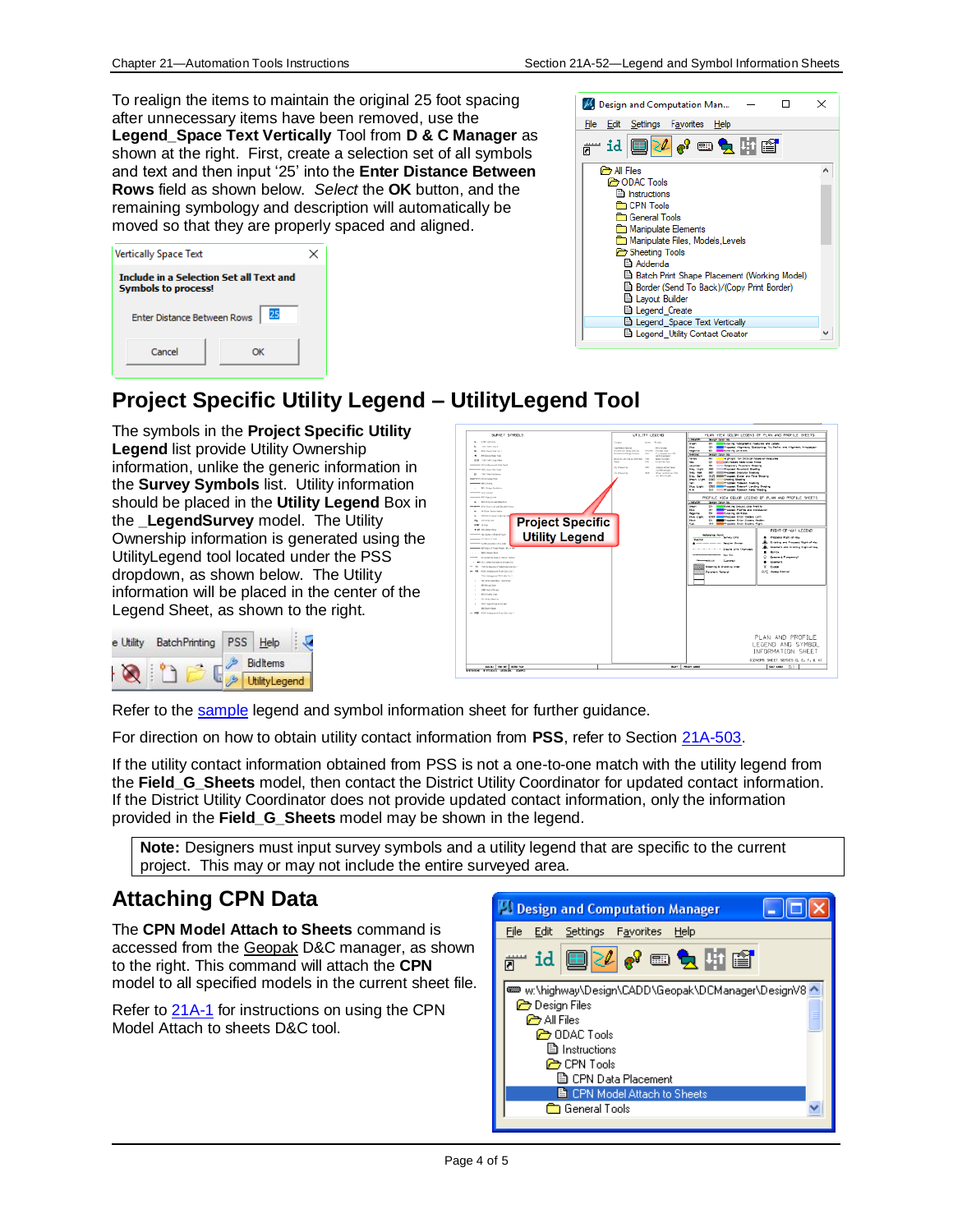#### **Legend and Symbol Information Sheet Print Organizer**

The **Legend and Symbol Information Sheet** (Legend Sheet) is normally the first sheet of the associated series of sheets and should be numbered accordingly, such as **D.1, M.1,** etc. However, an exception to this rule is the **Legend Sheet** for the Traffic Control and Staging information is to follow the tabulation sheets in the "**J**" sheet series, as instructed in Section [1F-10.](01f-10.pdf) This will cause the "**J**" **Legend Sheet** to be embedded in the middle of the "J" sheet series and numbered accordingly.

The legend file contains all of the series' legend sheets ready to print. For series that are not being used, the batch print shape that is active in each model will need to be deleted, shown to the right.



For instruction on MicroStation Print Organizer, refer to Section [21E-1.](21E-01.pdf)